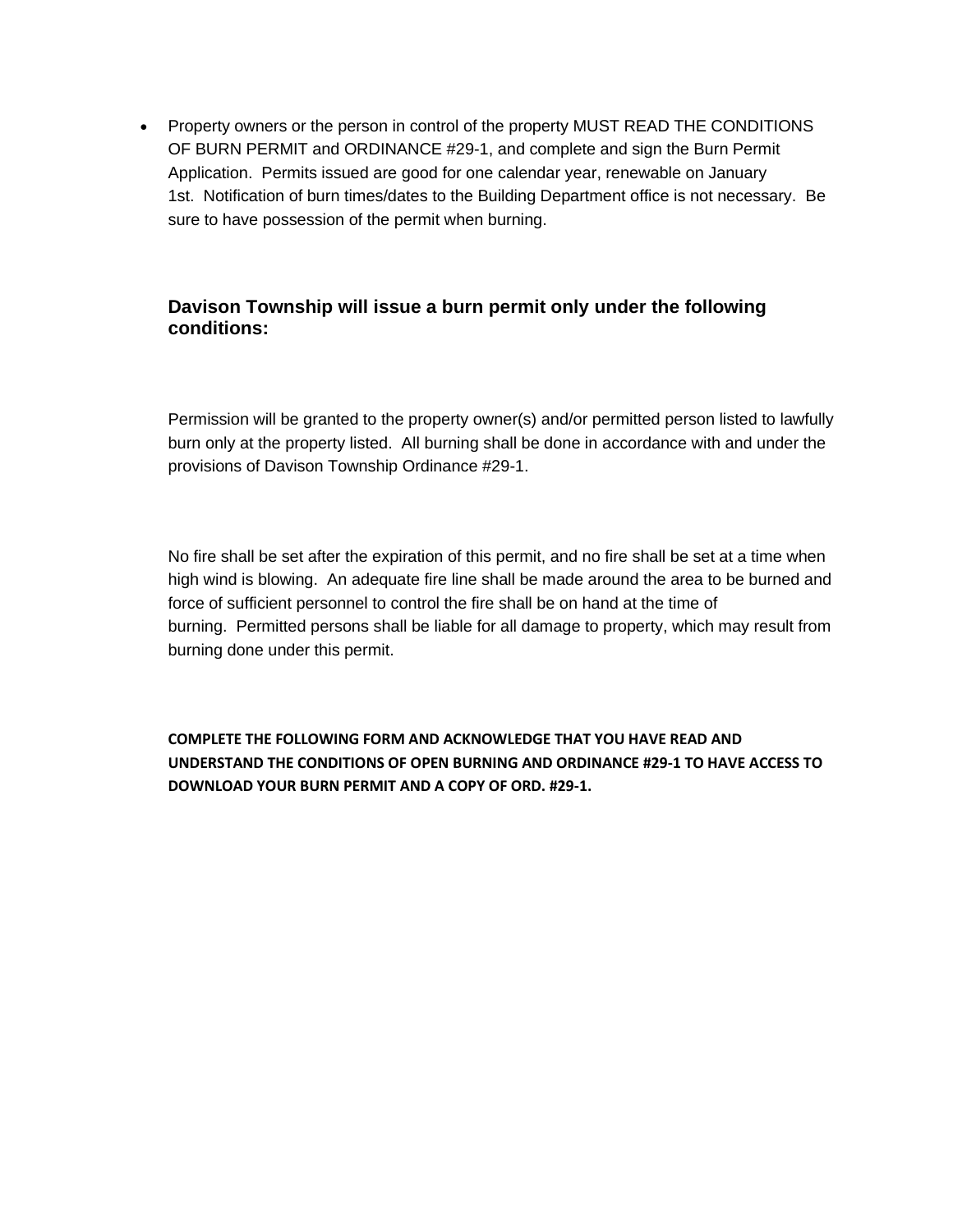#### **ORDINANCE NO: 29-1**

#### **OPEN BURNING**

# **AN ORDINANCE TO REGULATE AND RESTRICT OPEN BURNING; PROVIDE FOR EMERGENCY AUTHORITY TO ABATE DANGEROUS CONDITIONS; TO ESTABLISH COST-RECOVERY CHARGES; AND OTHERWISE PROMOTE THE PUBLIC HEALTH, SAFETY AND WELFARE OF THE TOWNSHIP**

The Township Board of the Township of Davison Ordains:

#### **SECTION 1 – TITLE**

This ordinance shall be known and may be cited as the "Township of Davison Open Burning Ordinance", and is referred to herein as "this Ordinance".

#### **SECTION 2 – ENFORCEMENT AUTHORITY**

The Township of Davison Building Department, Police Department, and Davison-Richfield Fire Authority officers are hereby designated as the enforcement agencies for this ordinance. Citations for violations of the provisions of this ordinance may be issued by the Davison Township Police Department, Building Code Official, or an officer of Davison/Richfield Fire Department.

#### **SECTION 3 – DEFINITIONS**

The following words, terms and phrases, when used in this ordinance, shall have the meanings ascribed to them in this section, except where the context clearly indicates a different meaning:

*Open Burning* shall mean the setting of fire, igniting or combustion of any natural or manmade material, item, or thing outside of an enclosed building.

*Person* shall mean any individual, general partnership, corporation, limited liability company, limited liability partnership, or trust.

*Township* shall mean the Township of Davison, Genesee County, Michigan.

*Competent Person* shall mean a person who has attained the age of 17 years and who is capable of manipulating and operating a garden hose, rake, broom, shovel or other such tools as may be required to control permitted open burning.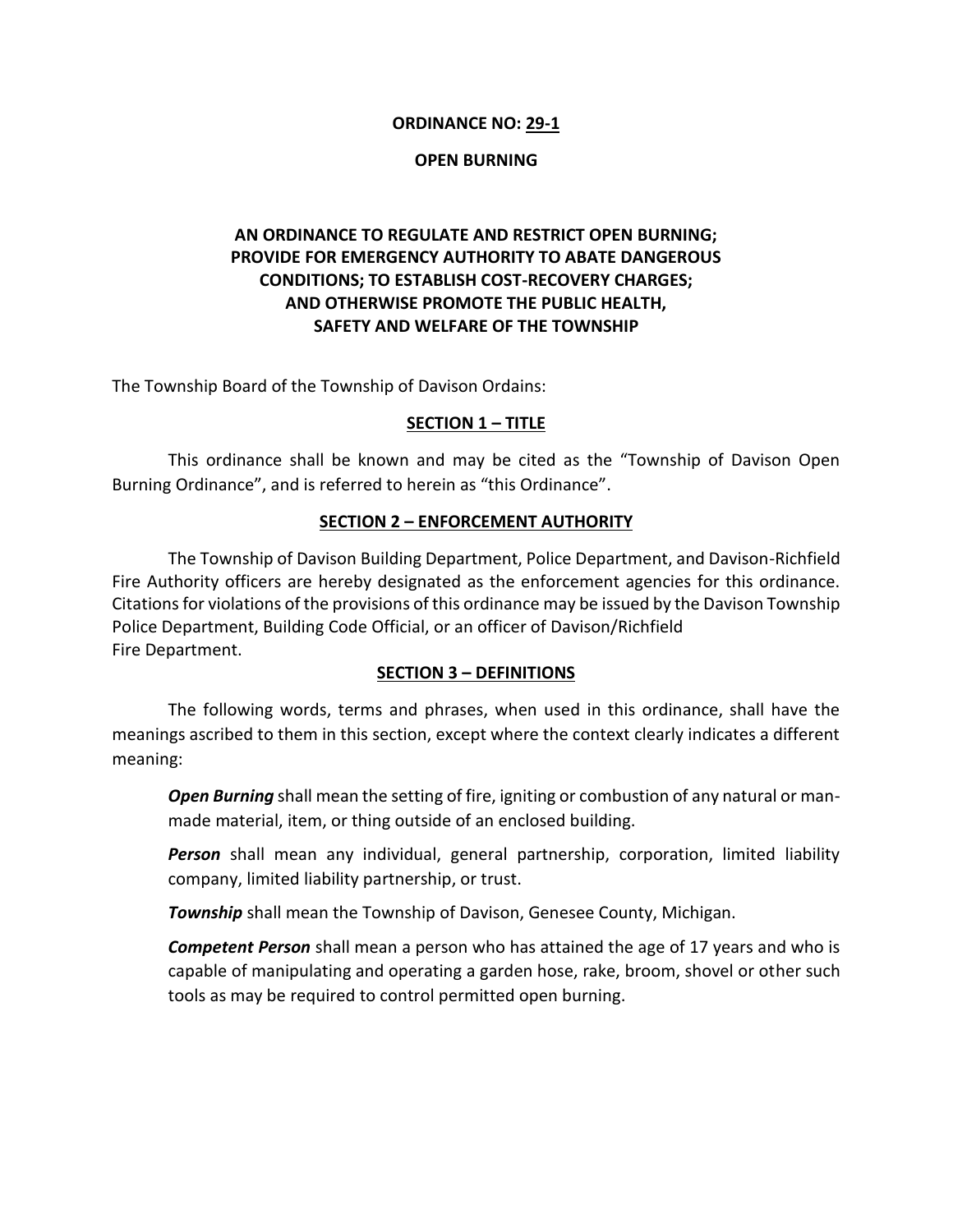#### **SECTION 4 – GENERAL PROHIBITIONS**

*Open Burning Prohibited*. It shall be unlawful for any person to cause, permit, or maintain any open burning on property situated within the Township of Davison, except as provided herein.

### **SECTION 5 – EXEMPTIONS**

- (a) *Open burning allowed without permit*. The following shall not be considered "Open Burning" and shall be allowed without permit:
	- (1) A campfire, if such fire is not more than three (3) feet by three (3) feet by two (2) feet high in dimension. Fuel for a campfire shall consist only of seasoned dry firewood.
- (b) *Open Burning Allowed with Permit*. The following open burning shall be allowed

with permit as provided in Article Five of this Ordinance:

- (1) Brush, tree trimmings, shrubbery, and other wood materials.
- (2) Open burning for recognized agriculture, forestry, and range or wildlife management practices, or the prevention or control of disease or pests.

### **SECTION 6 – PERMIT REQUIREMENTS**

#### (a) *Permit Application*.

- (1) Request for a permit shall be made by the owner of the property or person in control of the property upon which the burning is to occur, to the Davison Township Building Department. Requests must be made in person or online.
- (2) The property owner or person in control of the property shall have a permit to burn in their possession anytime open burning is taking place.
- (3) Failure to have a permit will result in penalties assessed as specified in Section 12.
- (4) Permits are valid for the current calendar year in which they are issued.
- (5) *Permit Issued/Conditions*. The Township employees is authorized to issue permits for open burning, and may attach to such permit such conditions as are necessary at his/her discretion to minimize offensive or objectionable characteristics or to minimize the potential for the fire to spread. The township employee may, based upon the exercise of reasonable discretion, prohibit open burning otherwise authorized under this Ordinance, if such burning would be offensive or objectionable to owners or occupants of nearby properties due to smoke, odor or particle emissions, when atmospheric conditions or local circumstances make such fires a potential hazard or nuisance, or when any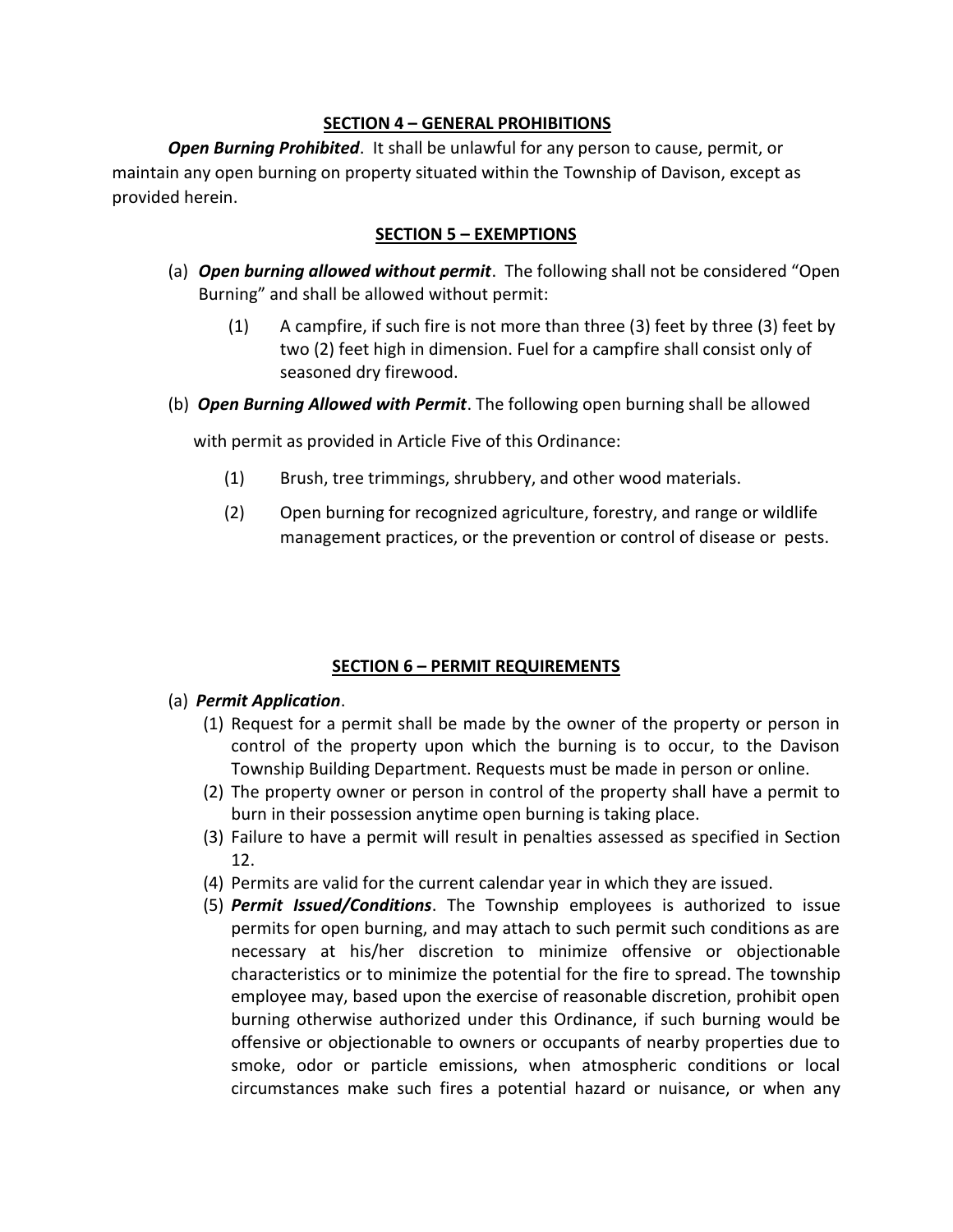burning would be in violation of any other applicable state law, local ordinance or applicable regulation. Prohibition under this subsection may be determined prior to the ignition of a fire, or following ignition by order of extinguishment.

#### **SECTION 7 – STANDARDS FOR OPEN BURNING**

Standards applicable to all open burning:

- a. No person shall burn garbage, animal carcasses, refuse, trash, rubbish, paper materials, or burn like material giving off foul or offensive odors, at any time.
- b. All fires must be of a manageable size as determined by the Township Enforcement Authority.
- c. Outside burning shall be constantly attended by a competent person until the fire is completely extinguished.
- d. Burning shall be during daylight hours only, except for campfires as provided by Section 5(b).
- e. No open burning shall be allowed in or on any public road or right-ofway.
- f. No person shall burn plastics, tires, petroleum, or any kind of like products that would emit black smoke, or other objectionable smoke, odors, or particle emissions.
- g. No open burning shall be allowed on any property used for commercial purposes or within 50 feet from a structure.
- h. No open burning of construction and/or demolition waste shall be allowed.

### **SECTION 8 – PROHIBITED ACTS**

The following acts are prohibited:

- a. Disposing of a lighted match, cigarette, cigar, ashes or other flaming or glowing substance, or any other substance or thing that is likely to ignite a forest, brush or grass fire or throw or drop from a moving vehicle any such object or substances.
- b. Setting on fire or causing to be set on fire any flammable material without taking reasonable precautions, both before and at all times after lighting the fire, to prevent the fire from spreading.
- c. Leaving a fire before it is extinguished.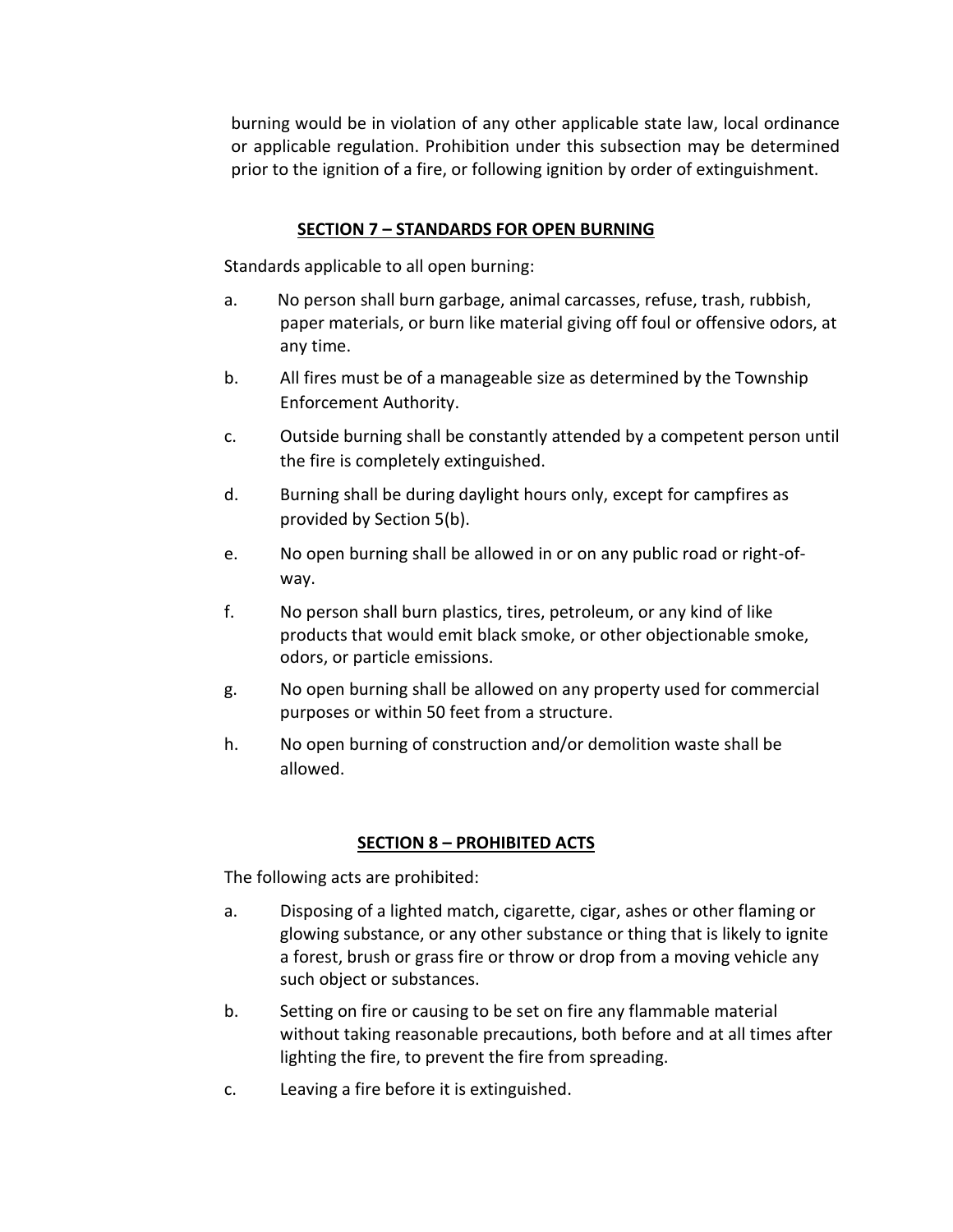- d. Discharging or causing to be discharged, a gun firing flares, incendiary or tracer bullets or tracer charge onto or across any forest or grassland or structure.
- e. The operation of outdoor incinerator devices or structures intended to provide a heating source to an adjacent structure in a residential zone within 300 feet of a habitable structure.

## **SECTION 9 – COST RECOVERY CHARGES**

Pursuant to Public Act 33 of 1951 (MCL 41.801 et. seq.) the Township may bill for and collect cost recovery charges from those receiving direct benefits from the fire protection and other emergency services provided by the Township and/or Davison/Richfield Fire Department.

### **SECTION 10 – TIME FOR PAYMENT RUN**

All of the foregoing charges are due and payable within 30 days from the date the service is rendered.

### **SECTION 11 – NON-EXCLUSIVE CHARGE**

The foregoing rates and charges are not the only charges that may be made by the Township for the costs and expenses of providing fire protection and other emergency services. Charges may additionally be collected by the Township through general taxation after a vote of the electorate approving the same or by a special assessment established under the applicable Michigan statutes. General fund appropriations may also be made to cover such additional costs and expenses of providing fire protection and other emergency services.

### **SECTION 12 – MULTIPLE PROPERTY PROTECTION**

When a particular fire protection or other emergency service rendered by the Township directly benefits more than one person or property, the owner of each property so benefited, and each person so benefited where property protection is not involved, is liable for the payment of the full charge for such service. The interpretation and application of this section is delegated to the Township Fire Chief, subject only to appeal, within the time limits for payment, to the Township Board and shall be administered so that charges shall only be collected from the recipients of the service.

### **SECTION 13 – PENALTIES**

A violation of this Ordinance is a municipal civil infraction, for which the fine shall be not less than \$100.00 nor more than \$500.00 for the first offense and not less than \$200.00 nor more than \$2,500.00 for subsequent offenses, in the discretion of the Court, and such fine shall be in addition to all other costs, attorney fees, damages, expenses, and other remedies as provided by law. For purposes of this section, "subsequent offense" means a violation of the provisions of